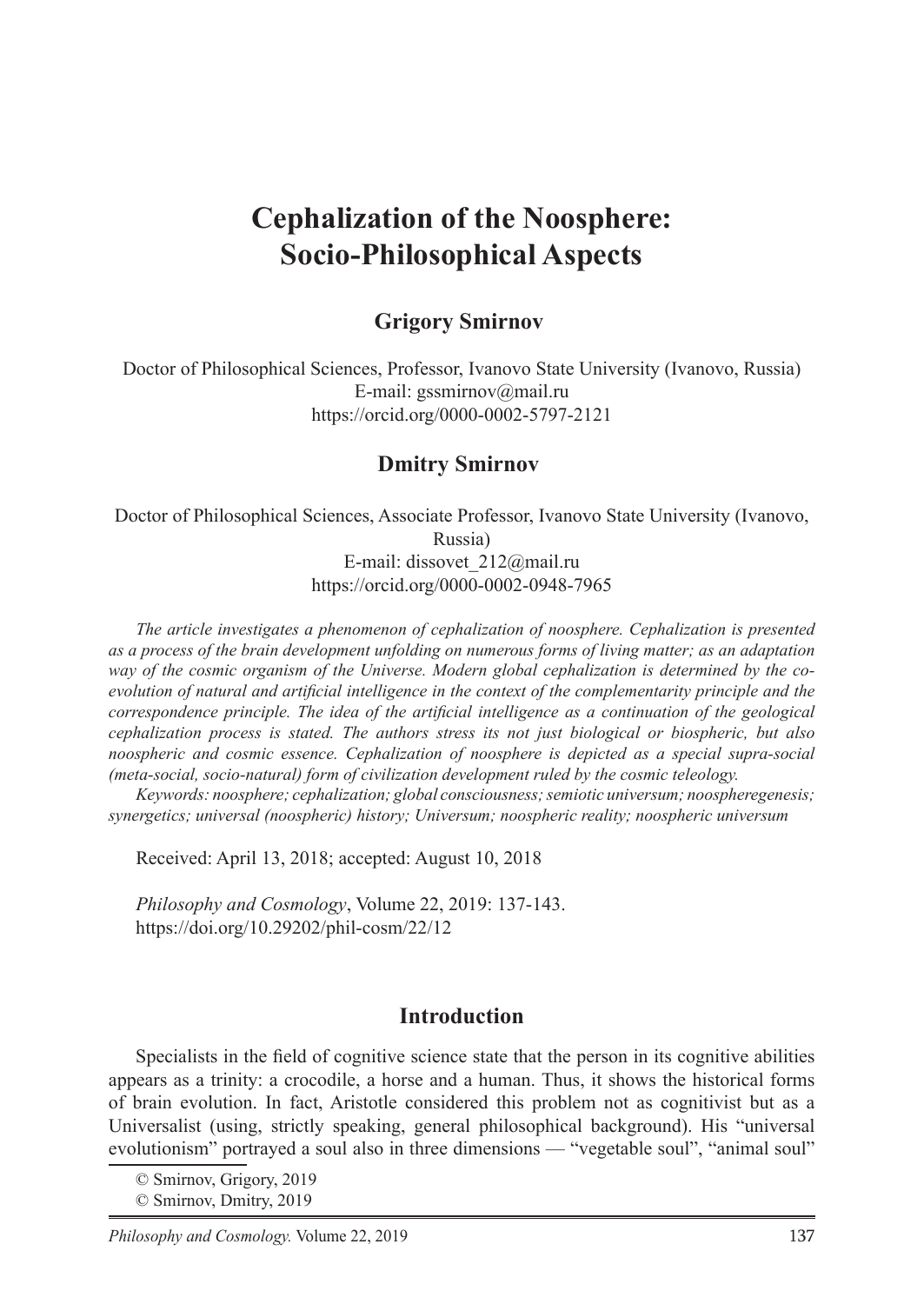and "human soul" as it was stated by Aristotle. However, the history of philosophy knows even wider models of reflective abilities, unfolding in the universe. For instance, panpsychism presupposes the self-reflection of the Universum: the Universe acts as a self-observer as well as a self-creator ("following" the Hermetic "similarity" principle). In this sense, the evolution of the Universe's mind appears as a phylogenesis just as the formation of the planetary (mankind) mind appears as ontogenesis. It is easy to see that the ontogenesis of the planetary noosphere proceeds much faster than the mind evolution of the universe [Bazaluk, 2014; Smirnov, 2012]. We can say here metaphorically that the "human mind pregnancy" is similar to the human body pregnancy (in accordance with the Haeckel-Muller law).

The modern cognitology is almost dead and it strangles the culture as well as nature. The modern mind being covered by bifurcation exists in various models of self-identification and self-realization. The modern noosphere "thinks" though the different cognitive trends not only domestic, but also wild animals: suicidal wakes or aggressive sharks. However, the planetary geological thinking is even worst: natural disasters are only the most obvious signs of the biosphere-noosphere informational dynamics.

This situation encourages us to raise the problem of the noospheric safety in the age of global catastrophes. However, we understand it in a different way than the technospheric security. Cognitive synergetics seems to become one of the most important prerequisites of noospheric development in the third millennium [Haken, 2001]. The noospheric humanity appears in this plan as an integral and interconnected semiotic-information universum, which construct self-extracting attractors and search for active forms of pre-established harmony. Therefore, this noospheric universum is in fact a consequence of cognitive pantonomy.

Nevertheless, we can trace the noospheric time arrow. The first comprehension attempts of the noospheric time phenomenon [Dmitrevskaya, 2013] were carried out by Teilhard de Chardin (prolife — life — mind) [Teilhard de Chardin, 1987] and Vladimir Vernadsky (inert substance — bio-inert substance — living substance — living intelligent substance) [Vernadsky 1988; Aksenov, 2010]. Strictly speaking, the present time segment is not noospheric, but actually technospheric. It means that all those who do not serve the modern technosphere become the redundant (unwanted) people. As a matter of fact the human mind is increasingly displacing by the computer reasoning with its own limitations in cognitive potential and cognitive resources. Of course, the techno-thinking noosphere as a stage in the human mind development is quite natural. However, the institutional absolutization of this transitory form of noospheregenesis can prove extremely destructive [Smirnov, 2010; Krichevsky, 2017].

The near future is the time of a cognitive human revolution. Its essence is in overcoming the archetypes of all-devouring crocodile as well as unconsciously working horse through the cognitive blast. To tell the truth, cognitive outbreak expects not only an information explosion. Moreover, it seems that they are not so much friends as enemies: disequilibrium and disharmony of the cognitive universe create the dissonance of the noospheric reality [Smirnov, 1998].

## **The roots and the routes of the cephalization idea**

We can trace the idea of the noospheric cephalization almost in every time of history. For instance, Hermetic principle of similarity is the most convincing example of the guess that the brain is the main sensitivity of the universe. Plato has preserved it for the modern humanity in the notion "Universe as the Living Cosmos". Such an interpretation of the living and inanimate matter interrelations assumes a cosmoplanetary organismic integrity worldview.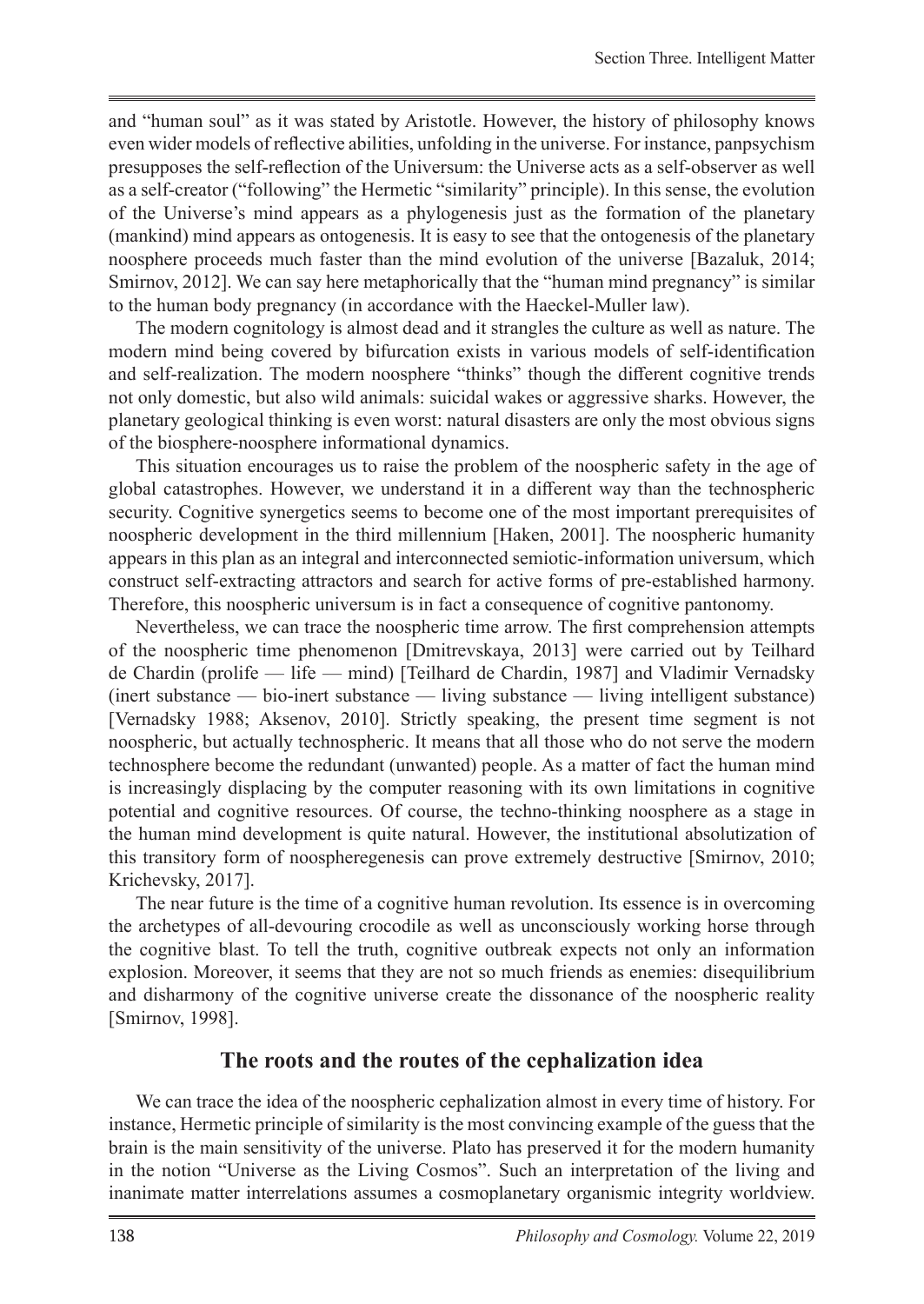However, cosmic epistemology does not move outside the philosophy, it only immeasurably expand the epistemological space of human existence. Thus, Vladimir Vernadsky's idea of the transition of the biosphere into noosphere [Vernadsky, 1991] turns out to have the same meaning as Plato's idea, but in completely different circumstances. In our opinion, this understanding model is heuristic for understanding the processes taking place in the emerging global humanity.

The philosophy of universal evolutionism [Moiseev, 2001; Ursul, 2018], based on noospheric ideas, discovers the co-evolution processes in the system "Man — Society — Nature" as the greatest possible, embraced by science (and by consciousness) integrity. Here, the agnostic paradox ("the more you know, the more you do not know", or "the more you know, the less you know") is overcoming just at the expense of anthropological attainment of the universal being. Only if we go beyond the old, previous system, it becomes possible to rethink the former amplitude of physical and spiritual immersion in being. This is how Gödel's theorem of incompleteness works in the anthropological context: the way out of this cognitive impasse is usually performed through induction, analogy (as a kind of extended induction, in which the conclusion is not drawn from one single judgment, but through the similarity of several individual judgments). Let us stress here that the criterion of a conscious designation of the environment for each person is different, and it is determined by the specificity of cosmo-genetic, bio-genetic, socio-genetic and cultural-genetic heredity.

# **Science for the cephalization paradigm**

The Indian philosophical tradition shows that each person is a kind of eyes and ears of the universe: the universe feels itself through people who are inseparable from the body. From a philosophical point of view, this situation states the problem of comprehension of the huge organism by the cell. Even a nerve cell cannot have complete information about the body. This level of information about the organism is given to the body through the brain, which in this case seems to be a system larger than the body itself. In this respect the ecological processes of living and non-living matter interaction taking place in the human body are of no less importance than field relations [Bazaluk, 2016], because they can turn out to be system-forming.

The cosmos of the human body — 300 trillion cells, 100 billion nerve cells, 15 billion neurons. Biosphere (noospheric) space — 15 billion people on the planet Earth (according to Sergey Kapitsa estimates, the world population should not exceed 11 billion people [Kapitsa, 2012]). In this context, the human brain, which controls the body, is quantitatively similar to the possible human structure of the noosphere. It turns our reflection to ethologic problem — how to build relationships between people; is there a similarity between human communication interactions and interactions between neurons in the logic of the living matter evolution.

The analysis of Vladimir Vernadsky's works, devoted to the processes of cephalization ("term that indicates an increase in mass and in the organization of the organism's brain in the process of evolution"), shows that this principle is one "among the 20 most important empirical generalizations of higher rank" [Aksenov, 2010: 720]. Thus, cephalization as a process of the brain development unfolding on numerous forms of living matter, is not just a biological or biospheric process. It is a cosmic process: it is an adaptation way of the cosmic organism of the Universe. Cephalization of noosphere at the same time is a special supra-social (meta-social, socio-natural) form of civilization development that has cosmic teleology.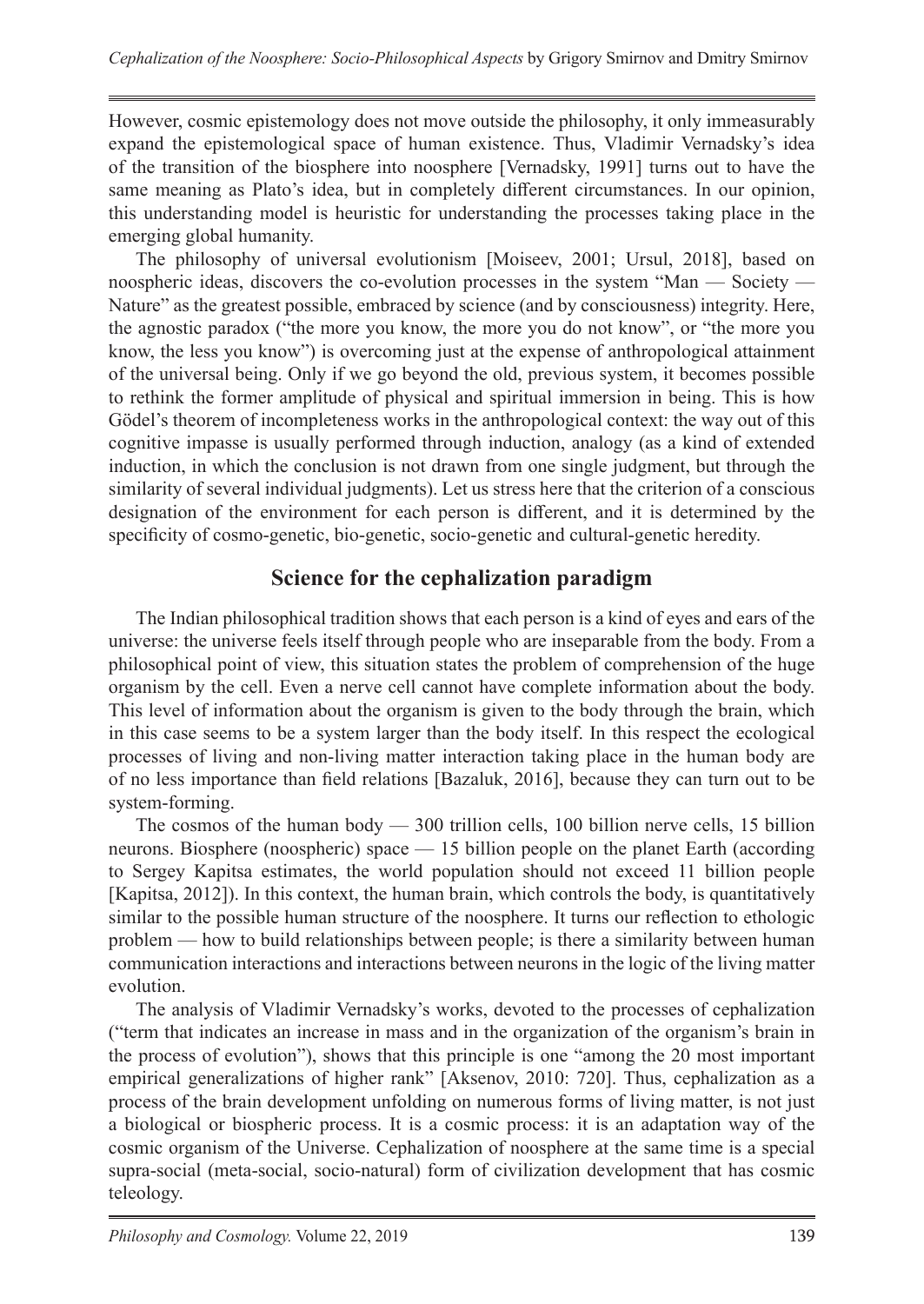#### **Biological cephalization vs Social cephalization**

The historical process of the human development and its analysis allows us to trace the ecological evolution of the Reason (Mind) on our planet. At first glance, it is the task of anthropology (including philosophical one), but in reality the completeness of the complexity is provided by biospherology and noospherology as disciplines that claim to be the ultimate synthetic. (It seems that this complexity is much wider than the aggregation of NBIC: nano-, bio-, info-, cogito-. As a matter of fact ecology is not included in the system of priorities, and biology, as can be seen from the context, is to a certain extent limited by "great genetics".) The evolution of Homo sapiens shows that the biological cephalization actually degenerated into social one and acts as a specific form of socialization.

In the twentieth century it became clear that along with the economic cephalization, which was always a leading socio-cultural factor (this idea was clearly expressed by Friedrich Engels in his work "The Part Played by Labour in the Transition from Ape to Man"; and Karl Marx in "Сapital" has opened its institutional and organizational forms), the social cephalization and techno one have developed. As well as along with the forms of national and regional cephalization, a model for the global mankind cephalization have been raised. In this sense, the cephalization of civilization appears as one of the central problems of social philosophy as a whole.

#### **Cephalization: post-non-classical discourse**

Post-non-classical science studies an expanded field of human cosmoplanetary being. Hermetic dimensionality of philosophy allows carrying out a reflection (a kind of ecoreflection) in three parallel discourses, on three levels of the universe's being. For instance, Vladimir Vernadsky considered the ontological trinity as a connection of the microcosm, biosphere and cosmos, while he believed that only scientific research of the biospheric reality is available. Now it is possible to build scientific travels to other realities: not only real ones, but also virtual ones, moreover, the space of meta-virtuality — the hyper-thin worlds in the reality of our "habitual" dimension — is forming.

Subtle (slim) field universe structures, determine the features of nature organization and the brain device structure, are accessible to man precisely through the brain as an organ of the "universum sense" (Il'ya Lapshin), which is not yet given to everyone, but discovered as a process of its evolutionary development. In this context, Aleksandr Zinoviev's idea about the anthropohill (human anthill) [Zinoviev, 2000] may not only have a sociological or sociophilosophical meaning, but also a cosmic one. The modern mankind from this point of view can be considered by its cognitive possibilities as an anthill, as well as each person can be presented as an universal ant, whose cognitive capabilities are extremely small compared to the "universal man").

#### **Institutions of cephalization: noospheric discourse**

Cephalization of human civilization in the context of noospheric self-organization can be represented as the process of the collective mind unfolding. Collective mind, in its initial forms, is some kind of a state mechanism that also evolves in the course of historical development. In other forms, it unfolds as the complex social self-organization, which sometimes opposes state power, but sometimes, transforms in the process of struggle in the state power itself. As a matter of fact state power and civil society can be represented as left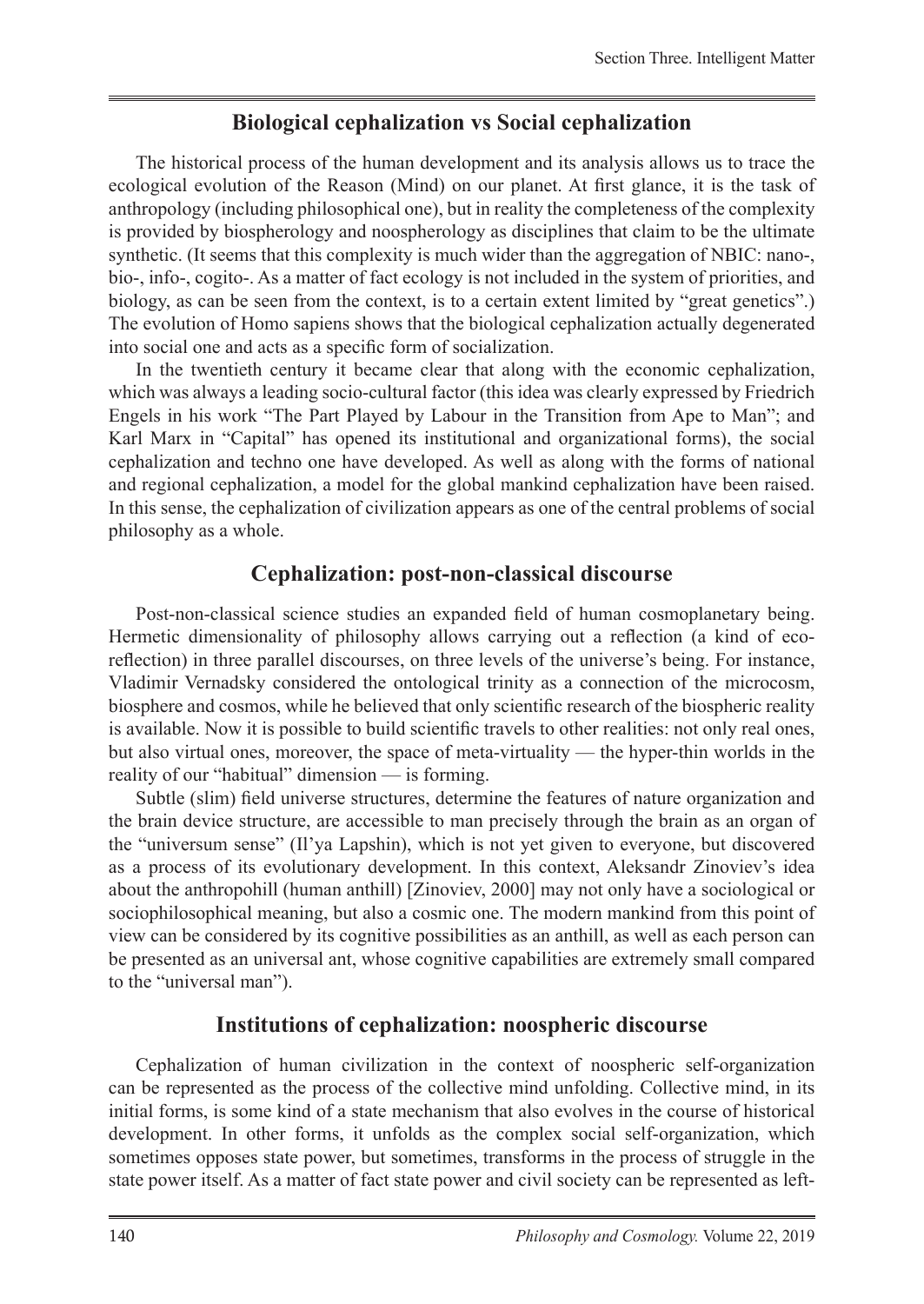hemispheric and right-hemispheric ways of mastering and regulating of socio-cultural reality. Social dynamics is the result of their synergistic confrontation.

At the same time, the modes of left and right hemisphere are quite diverse. Hermetic tradition, as well as Chinese one, states such a correlation in the principle of "sex". In fact, there is no greater complementarity in the system of social being than the complementarity of the male and female in the context of sex (biological) and gender (social). The main geopolitical relation of water and land, the religious attitude of the celestial and terrestrial, as well as the economic relation of the East and West, the South and the North also belong to such additional types.

An important variety of "hemispherity" can serve as a geographical division of the globe to the western and eastern, southern and northern hemispheres. In geopolitical and cultural matters, the hemispheric "holistic system" has a significant influence over the world history. Planetary continentality is very important for understanding the processes of cephalization, unfolding in the noospheric historical time. The Haeckel-Muller law — "ontogenesis repeats phylogenesis" — makes it possible to understand that the structure of the brain reflects processes that take place not only in living matter, but also in stagnant matter, which includes cosmos, understood as inanimate matter. An even more representative version is related to how the structures of space manifest themselves in the system of social relations, in general models of civilization development. It may be called the civilization's cephalization.

The features of the world historical process show that the process of cephalization of the noosphere has passed and passes within the framework of rather complex transformational and catastrophic circumstances [Smirnov, 2015]. Let us look over some of the possible similarity of cephalization in the biological sense and cephalization in the social (noospheric) sense. At first glance, this case is placed in the framework of the traditional positivist approach, for we try to transfer biological patterns to the laws of social development. Nevertheless, such an option is heuristic and productive due to the variety of empirical operationality. However, in the problem area, identified above, a more sophisticated form of complexity is needed to obtain new representative results. It seems that in this case the methodological power of Russian cosmism is required to establish a correlation between the development of "living matter and intellect on the planet Earth" [Kaznacheev & Trofimov, 2004].

# **Two (poly) hemispherity of the noosphere brain: science, religion, philosophy and art**

The history of mankind shows that the most important "spiritual" hemispheres of the brain of the noosphere are the Church (from the ancient priests organizations to modern confessional forms) and the University (as a form of secular organization of global knowledge). Church in the history of human civilization appears as one of the earliest forms of institutional cephalization. Church builds mainly figurative (figurative-behavioral), while the university — verbal-logical (scientific and general scientific) models of reality. The process of knowledge and consciousness complementarity — the formation of integral knowledge — is manifested in the unity of science and religion. Moreover, the brain of the modern noosphere appears as a quad-core processor, in which science and religion as well as philosophy and art carry out their simultaneous processes.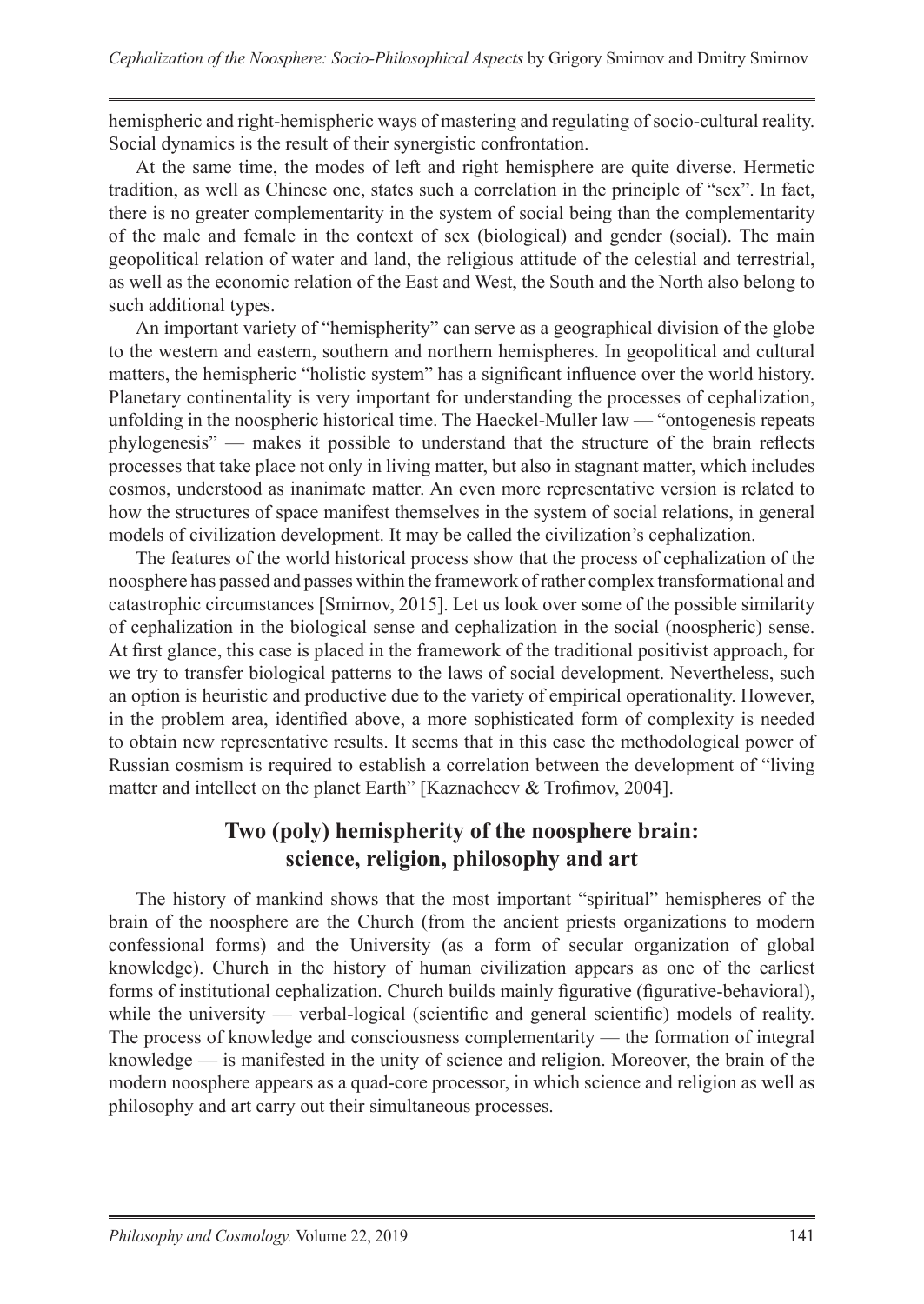#### **Semiotic approach to social cephalization**

The noosphere's cephalization was carried out according to the formational format. The primitive society used the tribal structure of the mind: there worked not only mythological consciousness, but also the elders' ordinary consciousness. A leap forward in the cephalization of noosphere is associated with the emergence of the first civilizations: the writing and the urban environment have created an organization similar to an axon body connected to other axons (city-policies) through "dendrite roads". In this noosphere-semiotic (communicationsignification) system, individuals performed the exchanging functions (exchanging matter, energy and information) both within the city-policy and in relation to other systems. Civilization thus builds a complex social-semiotic network, which is very similar to the nervous system.

The specificity of this kind of socio-cultural cephalization was directly related to the peculiarities of linguistic interaction: the different and dissimilar human substances sought and found the ways of communication that provided the formation of a semiotic unity. Such an emerging connection, eventually forming a semiotic universe, is shown in the works of Vyacheslav Ivanov [Ivanov, 2012]. Semiotic effectiveness proved to be the most important factor in the survival of civilization, while in the past the most effective were simple rigid mechanistic forms of information transmission, where the "chain semiotic reaction" was carried out with the least distortion and high efficiency. At the same time, it turned out that in terms of biological evolution, autocratic semiotic dominance is extremely vulnerable.

Therefore, for several thousand years models of national cephalization were formed: each of them defended its effectiveness and priority. The paradox is that some ethno-national formations wanted to prove their "chosenness" not so much by the power of the mind and semiotic resources as by bare power [Dugin, 2014]. However, this in fact indicates a semiotic weakness and degradation, which ultimately leads to the destruction of any society. The history of Russia shows well that the semiotic potential appears as the main resource of survival.

## **Cephalization as the law of the universal (noospheric) history**

The imperfection of the modern human noosphere depends largely on the imperfection of the processes of social cephalization. Internet-cephalization is also a prerequisite for the further development of a universal total linking among all members of the human community. Such a kind of post-non-classical cephalization represents the completion of the classical and non-classical stages of cephalization.

Modern society — it does not matter how to call it: "capitalist", "consumer" or "super-consumer" — is a deeply sick and extremely non-ecological society. In this sense, cephalization takes on unexpected forms: its "cosmic will" is stronger than the material and economic processes, which for a long time set not only history understanding, but also its real being. Cephalization in the context of the universal history can be considered as its main law. Using the language of postnonclassicism, it is an attractor of the process of self-organization in the space-planetary system "Man — Society — Nature". Universal (noospheric) history [Nazaretyan, 2015; Smirnov, 2012a] is the process of biological and social cephalization (in the forms that we know today), but, undoubtedly, forms of noospheric cephalization, not yet fully manifested, are also unfold.